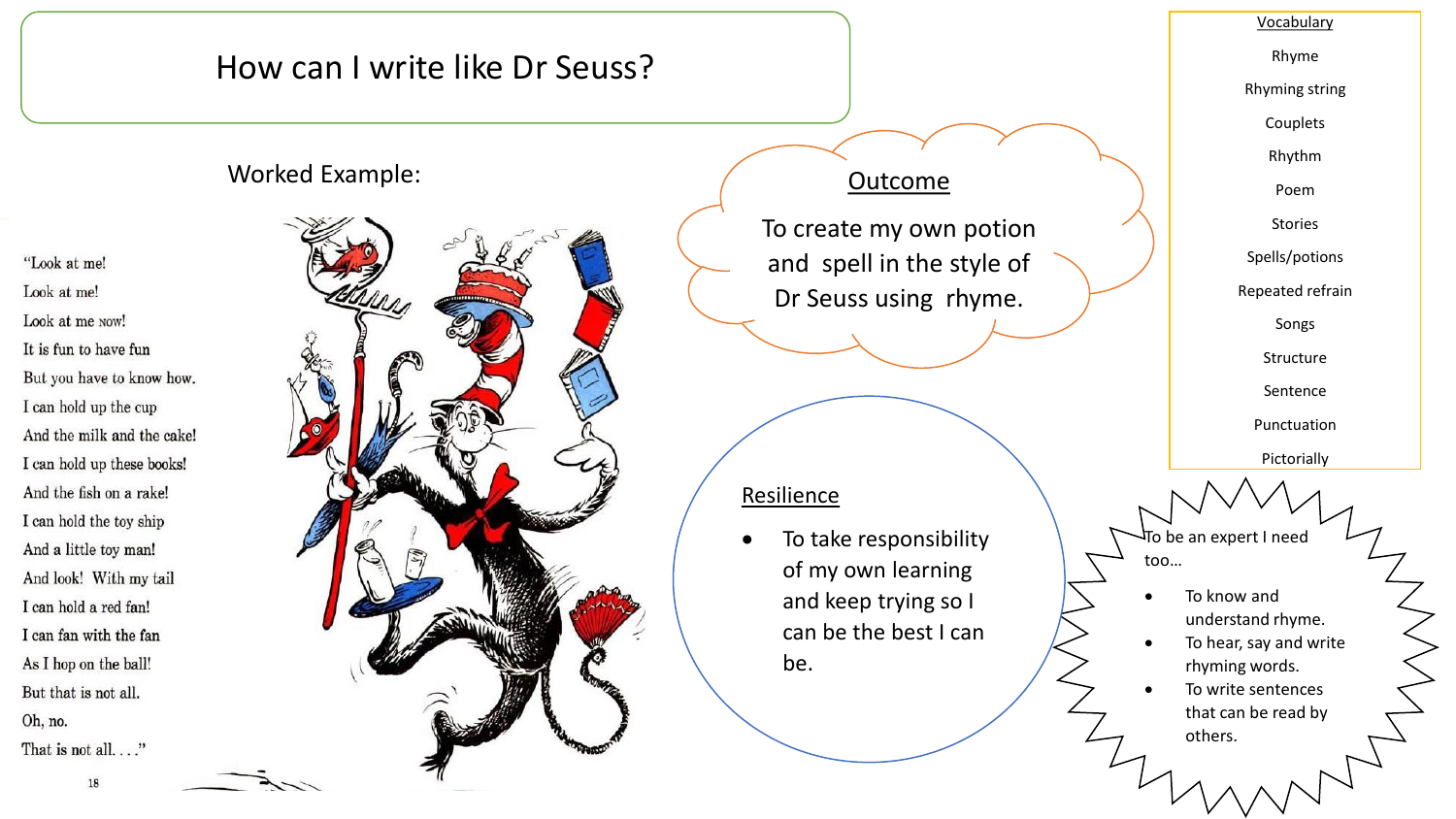# Tuesday 19<sup>th</sup> January

**LO: To know what a rhyming string is .**

## **Know: Remembering**

- I know what a rhyming string is.
- I can hear and repeat a rhyme.

**Stage 1: Hearing Rhyme** 

The child grows accustomed to hearing and repeating rhyme.

Activity : Can you select a story/poem / song from home either from the list or one you might have that you now know includes rhyme.

Ask an adult to share the book with you.

What words can you hear that rhyme?

Can you recall the rhyming words at the end of the story/poem/song?





You must not hop on Pop.





**Vocabulary** Rhyme -Words that rhyme have the **same sound**.(couplets)

Rhyming string – Is pairs or groups of words that use the same sounds .

## Repeated Refrain -

A phrase, line, or group of lines repeated throughout a story, poem or a song.